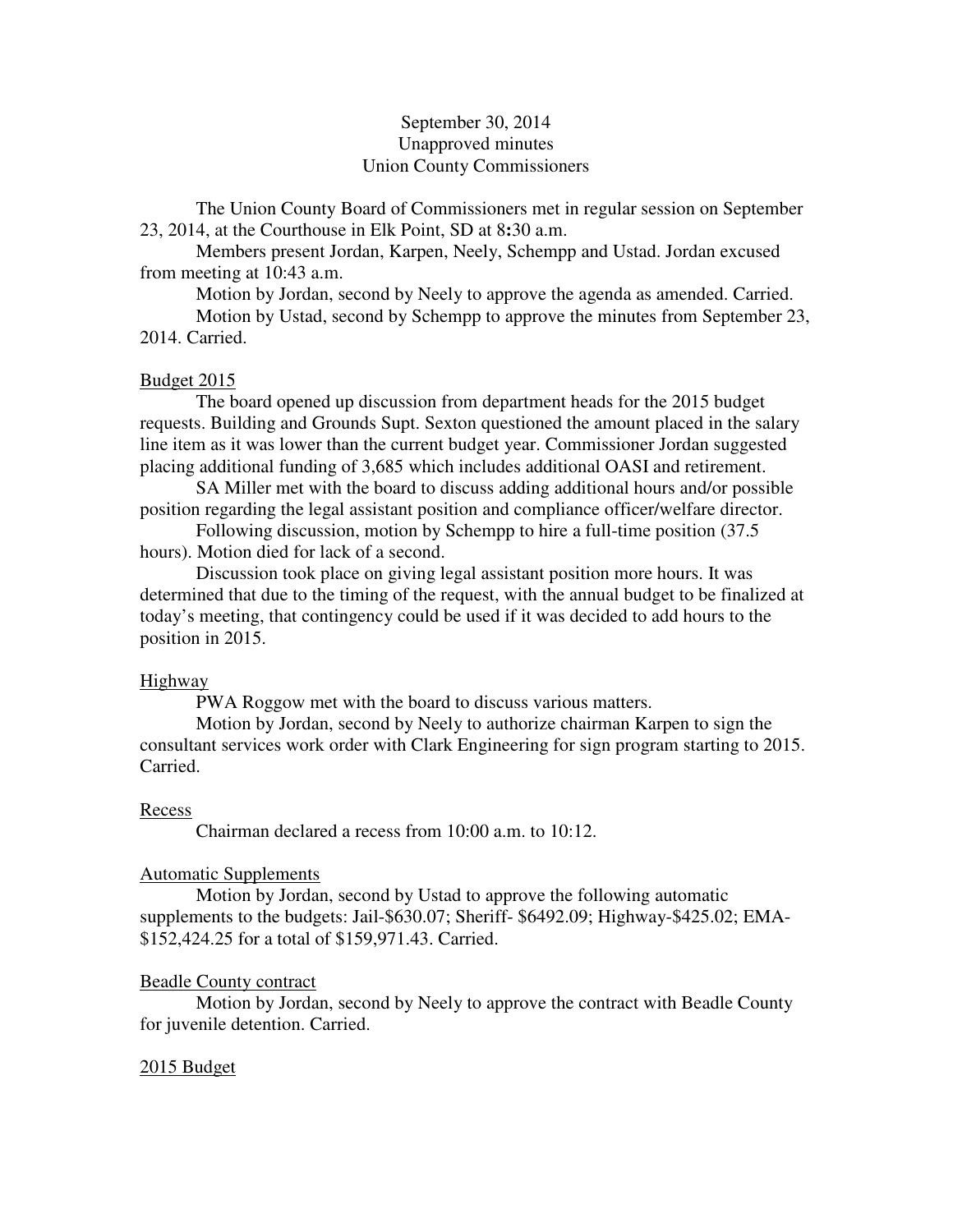Motion by Jordan, second by Karpen to approve the 2015 Annual budget with the following changes of the Provisional Budget published in August. Vote 5 aye to approve the 2015 annual budget.

 Changes made to budgets: States Attorney-335,365 to 340,065; General Government-315,633 to 319,318; 911-388,465 to 379,900; Operating Transfer Out (General Fund)-2,733,167 to 2,724,602; on Means of Finance Page: Cash Balance applied (General)-\$1,022,252 to 1,022,062; 911 Other Financing Sources- 258,565 to 250,000; General Fund Subtotal- 7,790,457 to 7,790,267; General Fund less 5%- (- 389,523) to (-389,513); Net means of finance- General fund \$7,400,934 to 7,400,754; Total appropriations General Fund- \$7,400,934 to \$7,400,754; Total appropriations 911 - \$388,465 to \$379,900. Motion carried.

#### RESOLUTION

#### Annual Budget for Union County, SD

| For the Year January 1, 2015 to December 31, 2015        |                     |                     |
|----------------------------------------------------------|---------------------|---------------------|
| <b>County Tax Levies</b>                                 | Tax Levy in Dollars | $$^{\prime}$ s/1000 |
| Within Limited Levy:                                     |                     |                     |
| *General County Purposes<br>$(10-12-9)$                  | 5,222,843           | 3.240               |
| Opt Out                                                  | 500,000             | .310                |
| Limited Levy-(10-12-21)-Subtotal                         | 5,722,843           | 3.550               |
| <b>Outside Limited Levy:</b>                             |                     |                     |
| <b>Bond Interest Sinking</b>                             | 117,035             | .073                |
| $(7-24-18)$                                              |                     |                     |
| Unlimited Levy-Subtotal                                  | 117,035             | .073                |
| Limited and Unlimited Levy Subtotal                      | 5,839,878           | 3.623               |
| Other Special Levies:                                    |                     |                     |
| Secondary Road (unorg. PT-76)<br>$(31-12-27)$<br>Opt out | 45,050<br>10,000    | 1.227<br>.272       |
| <b>Fire Protection</b>                                   | 53,636              | .129                |
| TOTAL TAXES LEVIED BY COUNTY                             | 5,948,564           |                     |

\*these amounts include the 25% to be distributed to cities

Resolution

Adoption of annual Budget for Union County, South Dakota Whereas, (7-21-5 thru 13), SDCL provides that the Board of County Commissioners shall each year prepare a Provisional Budget of all contemplated expenditures and revenues of the County and all its institutions and agencies for such fiscal year and,

 Whereas, the Board of County Commissioners did prepare a Provisional Budget and cause same to be published by law, and

 Whereas, due and legal notice has been given to the meeting of the Board of County Commissioners for the consideration of such Provisional Budget and all changes, elimination's and additions have been made thereto.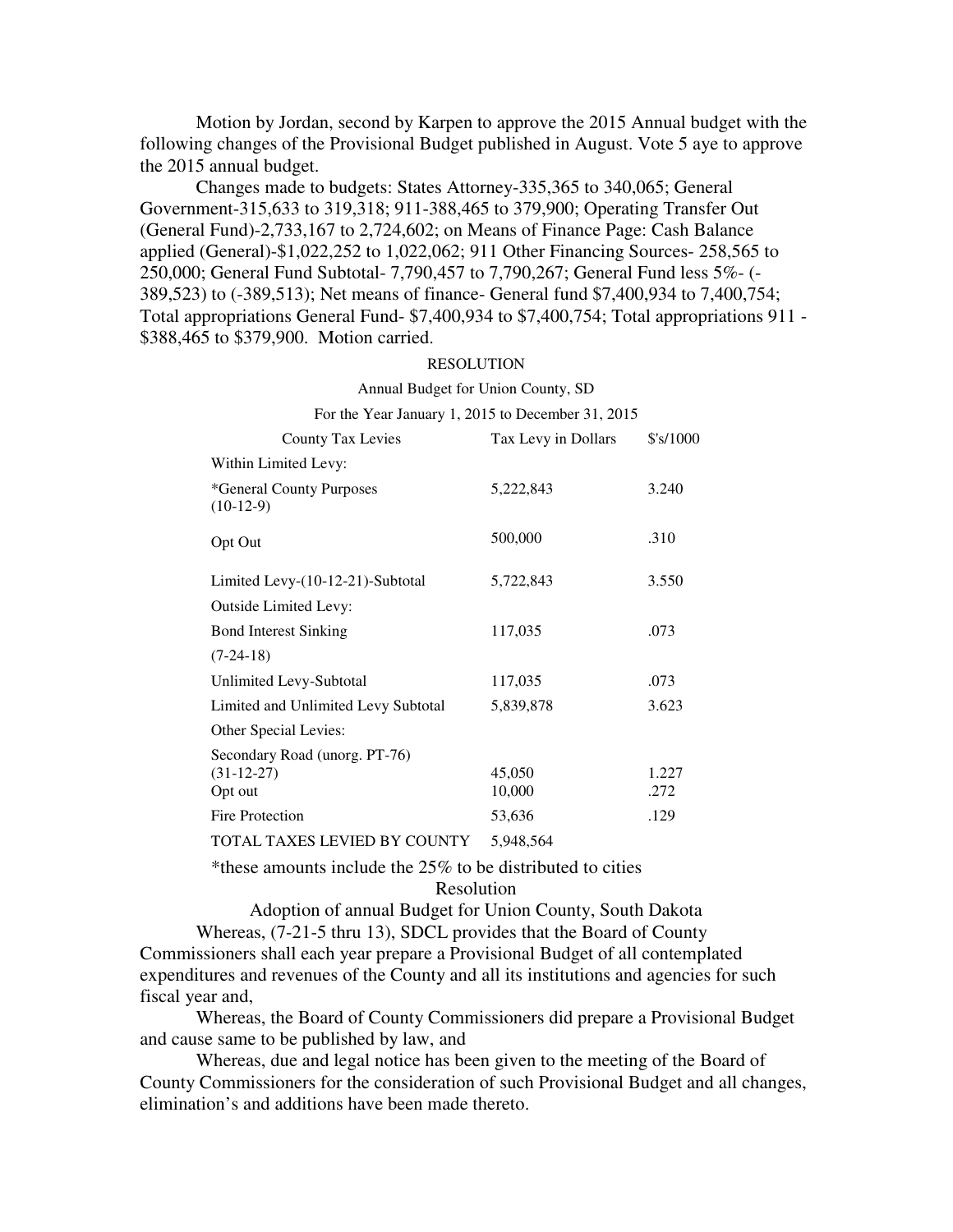NOW THEREFORE BE IT RESOLVED, that such provisional budget as amended and all its purposes, schedules, appropriations, amounts, estimates and all matters therein set forth, SHALL BE APPROVED AND ADOPTED AS THE ANNUAL BUDGET OF THE APPROPRIATION AND EXPENDITURES FOR Union County, South Dakota and all its institutions and agencies for calendar year beginning January 1, 2015 and ending December 31, 2015 and the same is hereby approved and adopted by the Board of County Commissioners of Union County, South Dakota, this 30th day of September, 2014. The Annual Budget so adopted is available for public inspection during normal business hours at the office of the county auditor, Union County, South Dakota. The accompanying taxes are levied by Union County for the year January 1, 2015 through December 31, 2015.

Motion carried.

### Loss Control

 Discussion took place on the loss control survey from Safety Benefits. Forms will be returned to qualify for the loss control credit.

## November meeting dates

 Motion by Ustad, second by Schempp to approve the following meeting dates for November, 2014: November 6 (canvass election) November 12 (Wednesday-regular meeting date is Veteran's Day); November 25- regular meeting date. Carried.

### Travel Authorization

 Motion by Schempp, second by Neely to approve travel authorization for Damian Frias and Shaun Vincent to attend SCRAM training in Sioux Falls on October 9, 2014. Carried. (4 aye, 1 nay- Jordan)

### Claims

 Motion by Ustad, second by Schempp to approve the following claims. Carried. The following claims have been audited, approved and warrants drawn on the same: Biweekly payroll for 09-19-2014: Auditor \$172.25; Treasurer \$273.00; State's Attorney \$754.88; Public Building \$799.20; Register of Deeds \$683.16; Sheriff \$34,217.21; Nurse \$190.50; WIC \$323.85; Highway \$23,261.52. Bi-weekly payroll for 10-03-2014: Auditor \$91.00; Treasurer \$273.00; State's Attorney \$574.88; Public Building \$825.84; Register of Deeds \$706.49; Sheriff \$30,660.82; Nurse \$190.50; WIC \$323.85; Highway \$23,817.69. Courthouse payroll for the month of September 2014: Commissioners \$5,075.00; Auditor \$9,469.59; Data Processing \$230.74; Treasurer \$13,503.15; State's Attorney \$16,842.06; Public Building \$4,157.66; Assessor \$12,066.50; Register of Deeds \$6,676.67; Veteran \$1,164.54; Sheriff \$4,947.50; Nurse \$942.86; Jail \$116.99; Extension \$1,369.50; Fair \$1,378.74; Weed \$641.79; Planning & Zoning \$3,445.55; Highway \$7221.08; EMA \$1,538.50 Coroner \$174.00; Wellmark \$43,367.55; Fort Dearborn \$399.93.AA Machine & Repair (Repair) \$718.98; Am San (Supp) \$186.55; Barkley Asphalt Paving (Supp) \$862.45; Bob Barker (Supp) \$160.76; Campbell Grading (Maint) \$8,977.05; Caterpillar Financial Svc (Payment) \$2,678.64; Century Business Products (Supp) \$40.97; Century Link (Util) \$2.90; Class C Solutions Group (Supp) \$26.59; Dale Neely (Mileage) \$44.40;Denise Cody (MI Hearing) \$15.00; Doyle Karpen (Mileage)